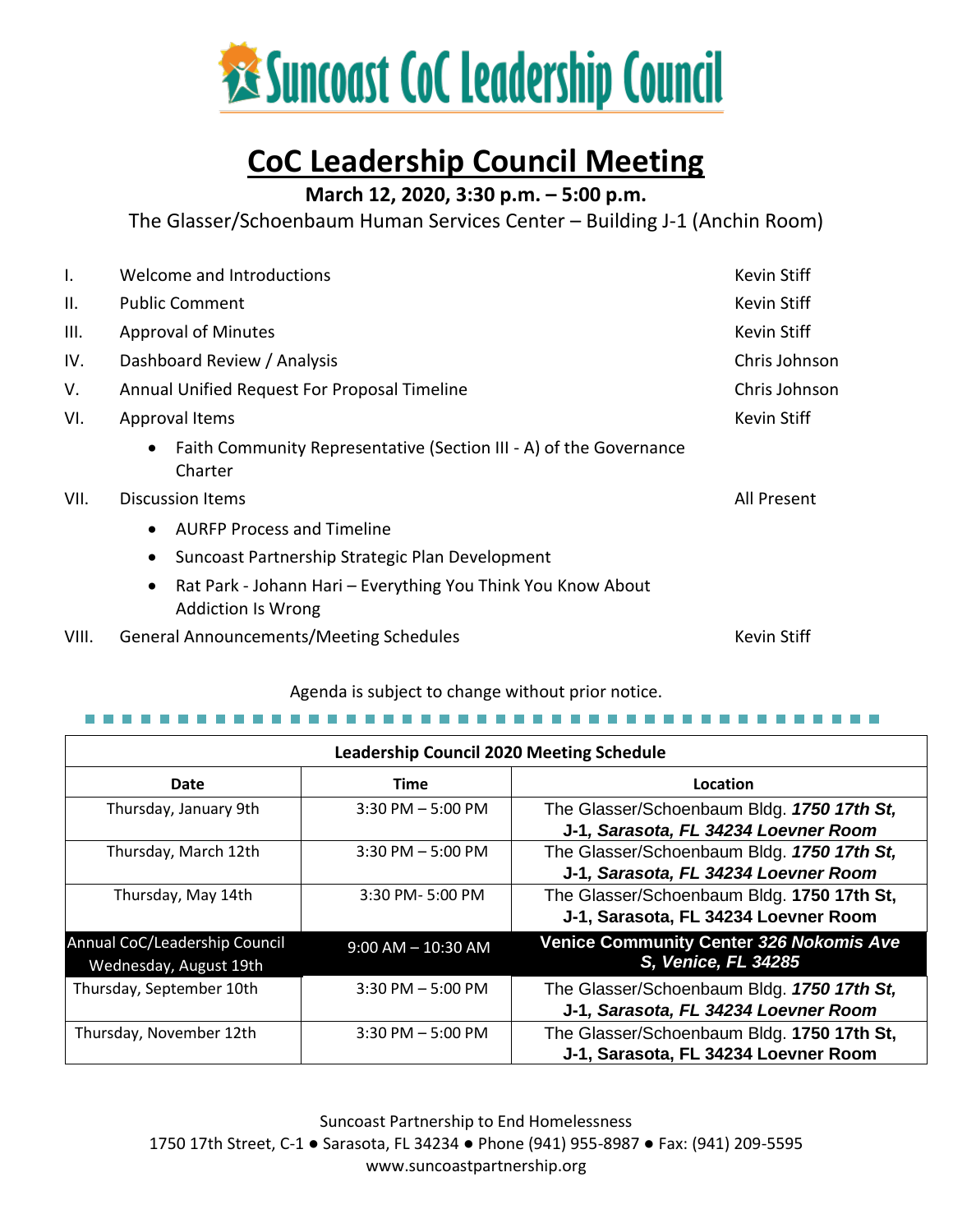

# **Meeting Minutes-March 12, 2020**

Location: 1750 17<sup>th</sup> Street, J-1, Loevner, Sarasota, FL 34234

**Meeting Time:** 3:30 p.m.- 5:00 p.m.

#### **CoC Leadership Council Members:**

| <b>Name</b>            | <b>Affiliation/Organization</b>           |
|------------------------|-------------------------------------------|
| Calhoun Jr., Willie    | <b>Manatee County Housing Authority</b>   |
| Cliatt, Tarnisha       | Manasota Black Chamber of Commerce        |
| Johnson, Chris         | Suncoast Partnership to End Homelessness  |
| McLaughlin, Ellen      | Sarasota Family YMCA                      |
| Diegert-Mclean, Ginger | Lived Homeless Experience                 |
| Minor, Erin            | <b>Harvest House Transitional Centers</b> |
| Moran, Michael         | Sarasota County                           |
| Sanders, Bill          | City of Bradenton                         |
| Showers, Julia         | The Salvation Army, Manatee               |
| Stiff, Kevin           | The City of Sarasota Police Department    |
| Whiten, Major Charles  | The Salvation Army, Sarasota              |
|                        |                                           |

**Public Attendees:** Jennifer Johnston, Gulf Coast Community Foundation; Brenda Rossi, Manatee School District

**Suncoast Partnership Staff**: Brandon Bellows, Lauren Davis

#### I. **Welcome and Introductions**

Kevin Stiff welcomed the Leadership Council members at 3:32 p.m.

#### **II. Approval of Minutes**

Minutes could not be approved because a quorum could not be met.

#### **III. Dashboard Review/Analysis**

Chris reviewed the Dashboard of the Continuum of Care's (CoC) goals for FY19. Chris stated there was a gap in funding due to the submission issue from the CoC NOFA application.

Chris referenced the performance was also affected because some clients enrolled in Rapid Rehousing (RRH) projects were needing Permanent Supportive Housing (PSH), but that intervention was not available at that time. Additionally, some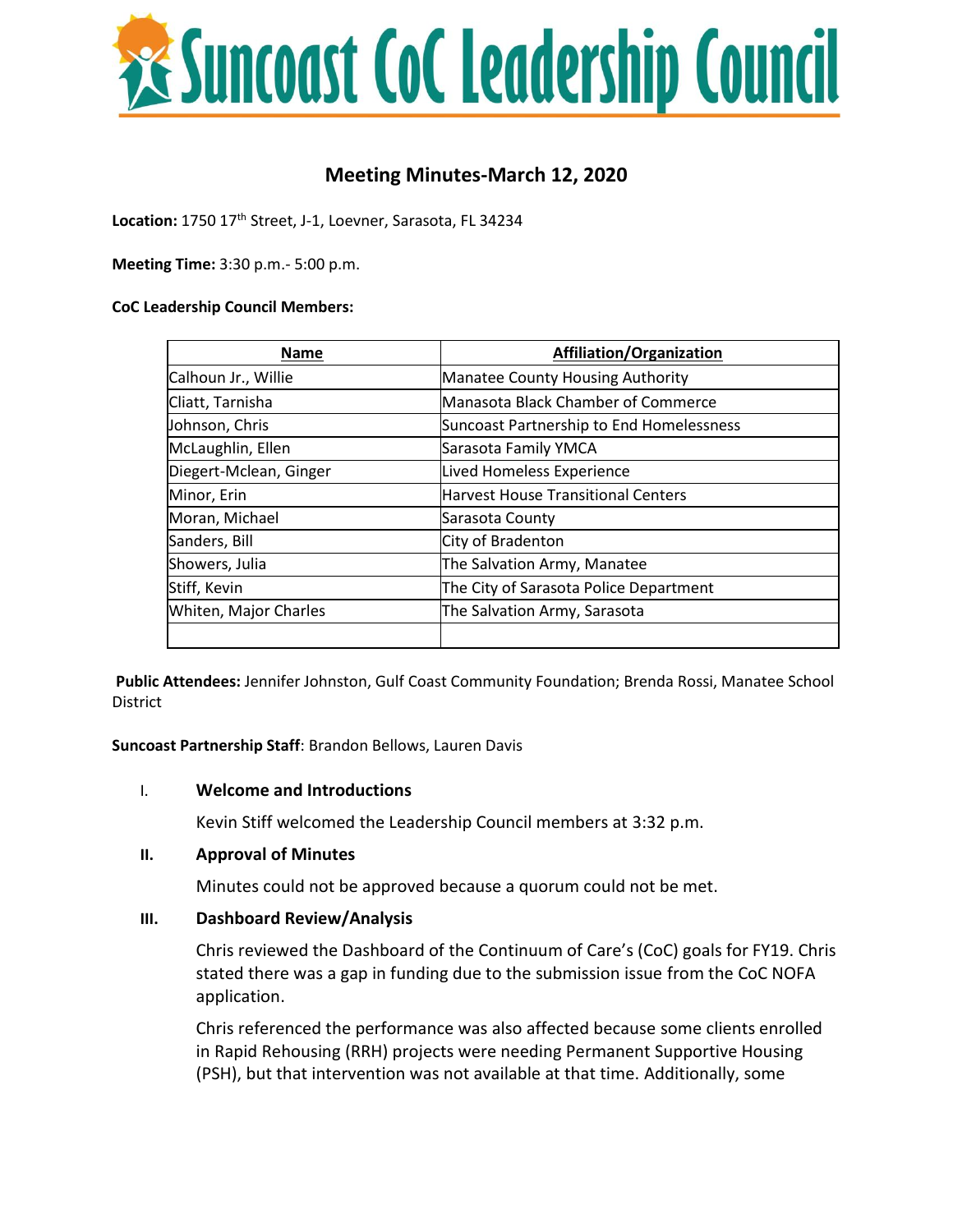

measures were affected because of the available housing stock in the community. High case manager turnover also affects our overall CoC Performance.

Chris broke out the funding based on Fiscal Year 2017 and 2018. This comparison displayed a high percentage of PSH to be funded through our HUD CoC projects.

Chris explained the length of time homeless between project entry and housing move-in date is affected by the housing stock. Brandon Bellows confirmed this measure is specific to RRH projects and does not include PSH projects.

Chris reviewed the increase of income measure which is a testament of the data entry from case managers. Kevin Stiff clarified the increase of income can be associated with any increase of either SSI, SSDI, or earned income for the client.

Erin Minor stated it is difficult for clients with a long history of homelessness to get into housing within 60 days. Erin stated getting clients document ready could take upwards of 45 days alone, on top of the community's housing stock.

Kevin asked if Natasha Burton would be able to tell us where the hold-up in the housing process is. Is it the client's ability to be document ready or is it the housing stock of the community. Kevin questioned what side does the CoC need to work on.

Erin Minor stated it is a case by case situation. Julia Showers agreed with this, stating some clients are more motivated than others. Erin stated a client may be document ready but have no income.

Willie Calhoun stated the Manatee County Housing Authority provides 120 days for their voucher clients to get housed, and believes it is a combination of housing stock and client motivation.

Kevin Stiff indicated the City of Sarasota has made great strides with the Sarasota Housing Authority to house clients with homeless preference vouchers. In collaboration with Suncoast Partnership, they split these vouchers with Sarasota County HOT teams and get clients into housing.

Erin stated in Harvest House's Freedom Recovery program, clients are document ready with income and it is still difficult to find housing.

Kevin expressed he would the performance measures drilled down to determine what is the issue on getting clients into housing, housing stock or client motivation.

Chris presented the current funding awarded to the CoC. For Tier 1, we have significantly less PSH funds awarded, although 30% of our Community By-Name List require PSH services. Chris is analyzing current funding sources to determine housing interventions the CoC should prioritize.

When setting our goals for FY20, we must dig down into the data in order to set reasonable goals for the CoC. Looking at new clients in the system and the clients remaining in our system will allow us to determine the housing intervention needs for the population in our community.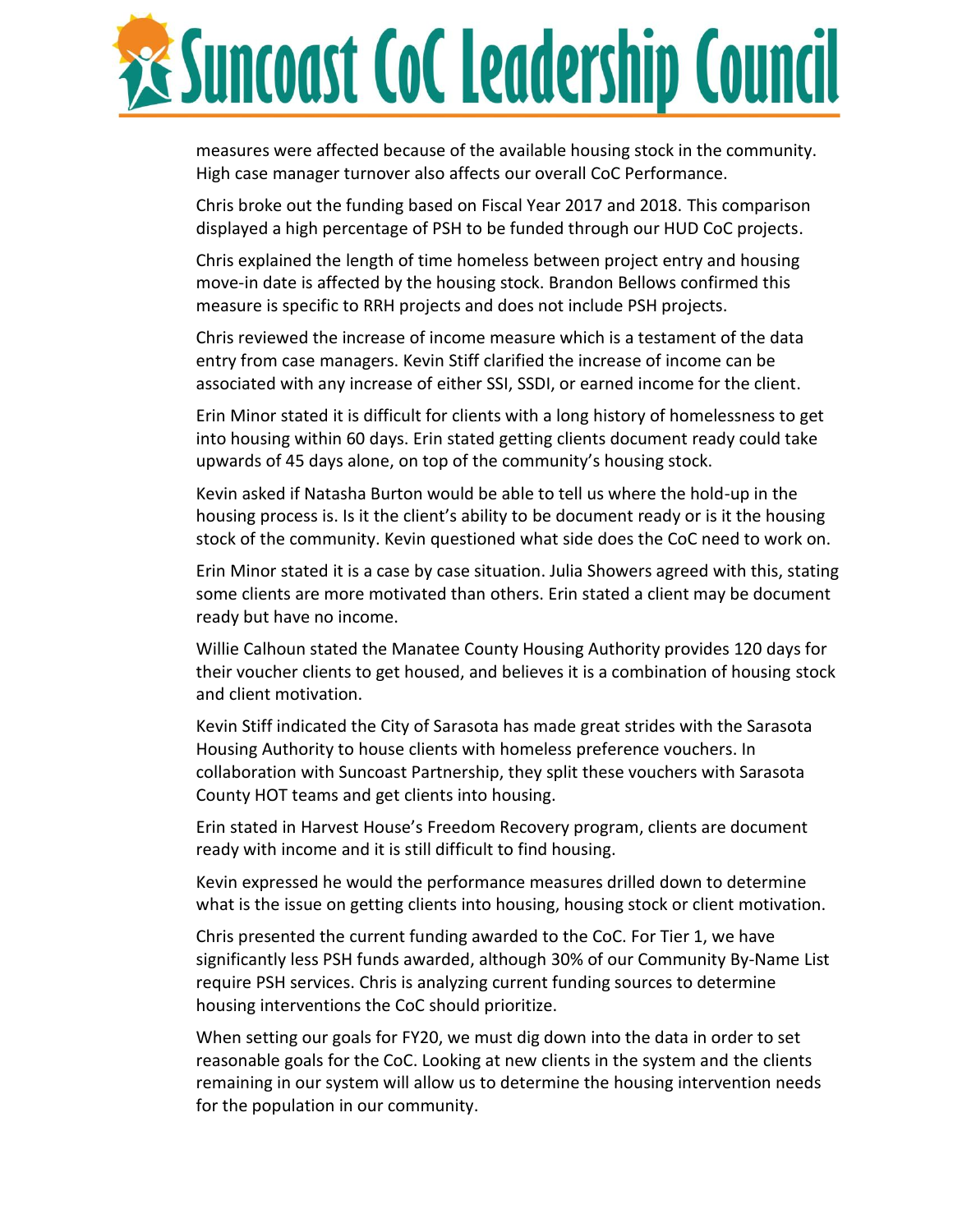

Chris presented suggested goals for FY20 to the Leadership Council. Of the six performance measures, four are set by HUD.

Erin Minor asked why there is a number set for those exiting to positive destinations is not a percentage. Brandon explained because this measurement is looking at literally homeless projects and the total number of clients who exit; it is more reasonable to set a number goal than a percentage because of the capacity of the system.

Julia Showers asked if funding sources outside the CoC are captured in the performance measures. Brandon indicated they are, and that HUD looks at our system as a whole and not by funding source. Julia requested to continue to see the measures by the funding sources to give us a better picture of the CoC.

Chris suggested for the high and highest acuity of need correspond the Community By-Name list. With the list having 985 single individuals and 30% of the list of that high and highest acuity need, the CoC's goal should be 300. Those present agreed to this goal.

Chris recommended adding the data point percentage of ending homelessness through diversion and early intervention. Kevin asked whether there would be a project set up in CSIS to record this information; Chris indicating Suncoast Partnership is finalizing the diversion project in CSIS. Brandon indicated the simple diversion project in CSIS would record brief interactions had by staff to divert clients away from the system.

Ellen McLaughlin stated because families often fall under the McKenny-Vento definition of homelessness, their diversion of staying with someone else is not a long-term solution. Ellen stated youth or families aren't denied emergency shelter because they may have another option. Erin Minor agreed with Ellen's point, stating the youth and family population is different than single individuals. Ellen stated families often have more support networks than single individuals, but this temporary living situation is not a long-term solution.

Kevin indicated regardless of population, the CoC needs to begin capturing diversion. Kevin stated the way we track the outcome of diversion would be dependent on whether we considered it a successful diversion.

Chris asked if Suncoast brought back how CSIS is going to track diversion and early intervention if it would assist in deciding to move forward on setting a performance measure of diversion outcomes. Erin recommended the time frame in which a person or family has been homeless or unstably housed should be considered.

Ellen recommended to use single individuals when tracking diversion. Julia Showers recommended a committee be formed with case managers to discuss methods of diversion. Kevin asked Chris to send out an email to form a Diversion committee.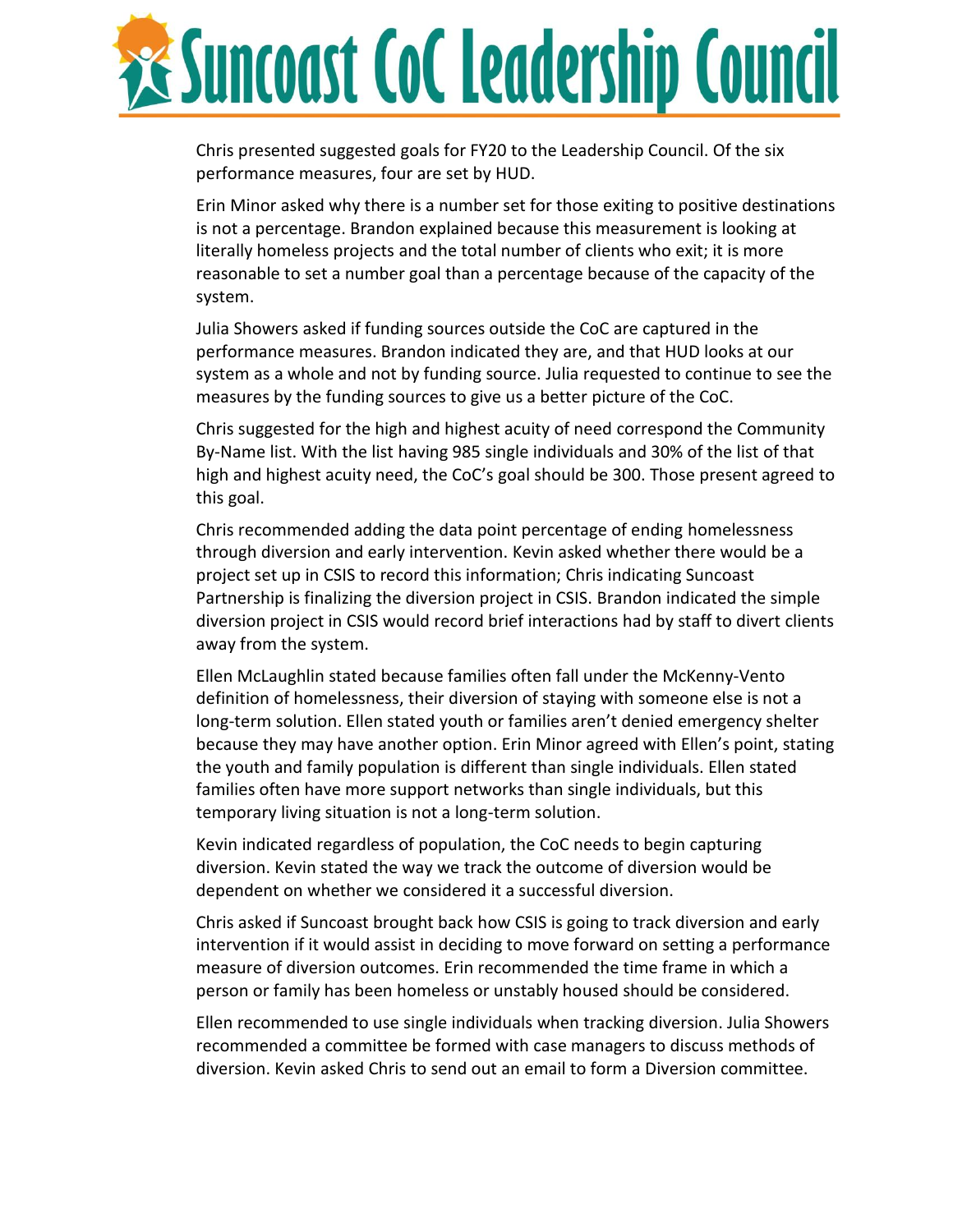

### **IV. Annual Unified Request for Proposals Timeline**

Chris presented the overview of the tentative AURFP timeline. The AURFP is projected to be released April 3, 2020 with a deadline of April 30, 2020 with the selected projects finalized June 1, 2020.

Julia Showers asked if the AURFP will continue to be released around the same time; Chris indicated the goal is to release the AURFP around the same year.

### **V. Approval Items**

## **Faith Community Representative (Section III-A) of the Governance Charter**

This item could not be voted on as a quorum was not met.

### **VI. Discussion Items**

## **COVID-19 Updates**

Chris provided information from Sarasota County and the State of Florida. Governor DeSantis issued an executive order reducing gatherings of large groups of people. Chris presented current numbers of positive cases in Sarasota/Manatee, as well as the State of Florida.

Erin asked whether providers could share health information on clients with other providers and how providers should be reporting positive cases. Michael Moran stated there are clear communication guidelines on the COVID-19 response. Michael stated service providers need to be communicating with Chuck Henry at the Department of Health regarding positive COVID-19 clients.

Kevin stated concerns regarding clients could be sent to Chris. Erin stated clients may have less of a sense of urgency regarding their potential infection. Michael provided Charles Henry's contact information to inform him on any clients of concern. Kevin recommended having a client sign an ROI, so providers can share information. Erin asked whether the ROI covered sharing private health information (PHI). Kevin encouraged providers to air on the side of caution when sharing PHI, stating law enforcement uses the term "universal precautions" to alert officers of potential infectious diseases.

Chris asked if utilizing the News Feed section on CSIS to notify service providers of concerning clients. Lauren Davis and Brandon Bellows did not recommend using this area of CSIS to notify service providers. Kevin stated utilizing the term "universal precautions" will assist in sharing concerns without sharing PHI.

Erin Minor stated Harvest House's plan is to quarantine a client in a hotel for two weeks if they are positive for COVID-19.

Kevin encouraged service providers to contact Suncoast Partnership or the Department of Health regarding clients of concern.

**Suncoast Partnership Strategic Plan Development**